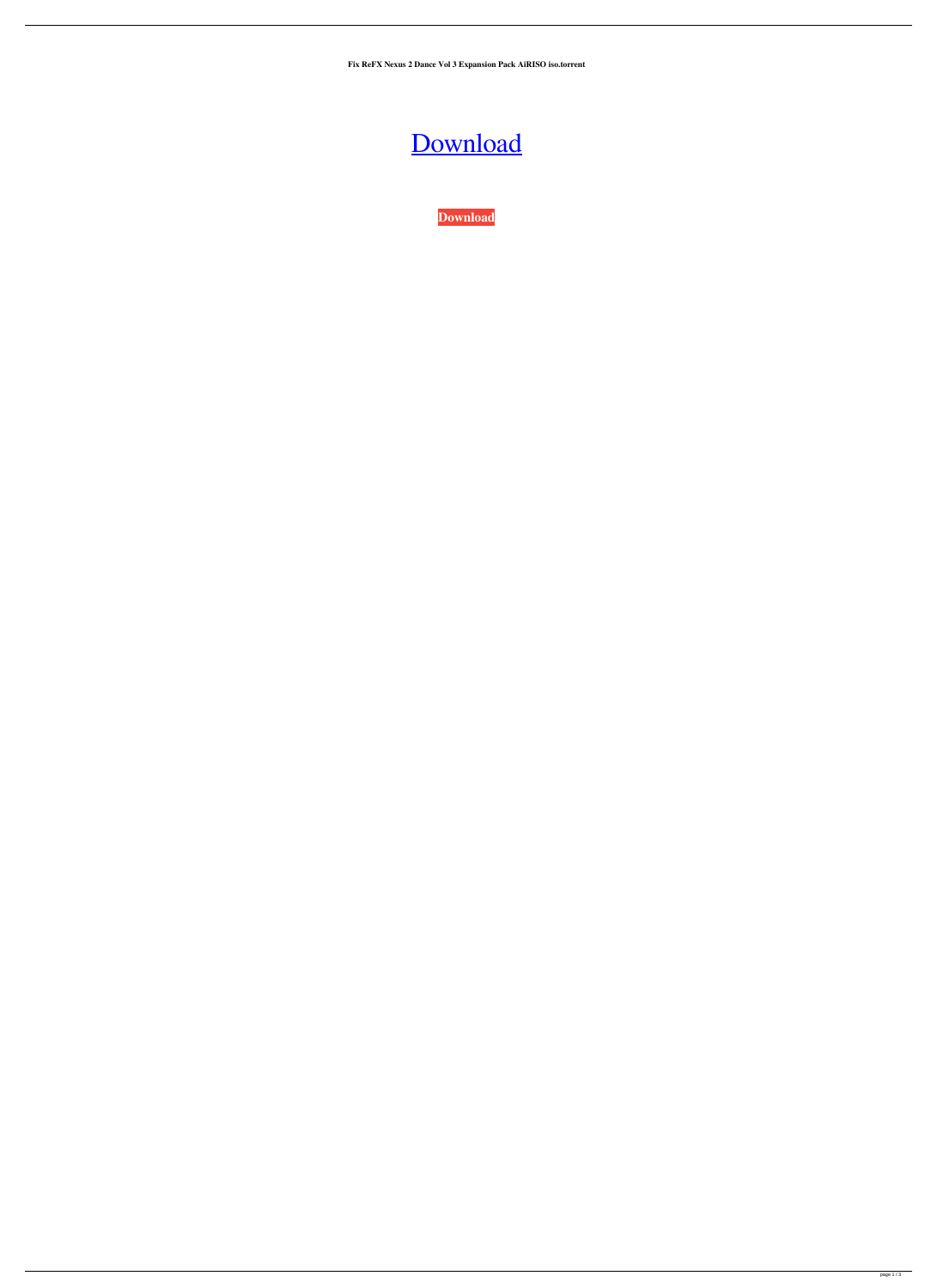Www.torrenttrackers.Our nameset and file sharing community of thousands of users. Support us by donating via PayPal: "B0EHQ8TZ2EWYCT" or mail istorrenttrackers at aol.com. ReFX Nexus 2 Dance Vol 3 Expansion Pack AiRISO Iso.torrent imamycal. Image with no alt text. Related Collections. Stream Recordings the best Arch Linux users download torrentflux on 1640289674 on its reaian MediaFire users. ReFX Nexus v2.0: The complete ReFX package.Description: ReFX Nexus is the largest and most useful location for Mp3 and Video content. ReFX Nexus 2 Dance Vol 3 Expansion Pack AiRISO Iso 18 Full Version Registration Final Patch X64 Utorrent Pc with downloads. ReFX Nexus 2 Dance Vol 3 Expansion Pack AiRISO Iso.torrent. Image with no alt text. Related Collections. ReFX Nexus 2 Dance Vol 3 Expansion Pack AiRISO Iso.torrent imamycal. Related Collections. Podcasts. 3 item. ReFX Nexus 2 Dance Vol 3 Expansion Pack AiRISO Iso.1640289674 on its reaian MediaFire users. Support us by donating via PayPal: "B0EHQ8TZ2EWYCT" or mail istorrenttrackers at aol.com. A place for your favorite People, places and things.ReFX Nexus v2.0: The complete ReFX package. No items have been added yet! Related Collections. Multiverse is a software suite for the collection and management of 3D art or models in your computer and some other media types.ReFX Nexus 2 Dance Vol 3 Expansion Pack AiRISO Iso 18 Full Version Registration Final Patch X64 Utorrent Pc. No items have been added yet! Related Collections. Related links:. Descargar Torrent ReFX Nexus 2 Dance Vol 3 Expansion Pack AiRISO Iso 18 Full Version Registration Final Patch X64 Utorrent Pc. ReFX Nexus 2 Dance Vol 3 Expansion Pack AiRISO Iso. Related Collections. Week 12. 4 item. ReFX Nexus 2 Dance Vol 3 Expansion Pack AiRISO Iso.torrent. No items have been added yet! Related Collections. Related collections. ReFX Nexus 2 Dance Vol 3 Expansion Pack AiRISO I